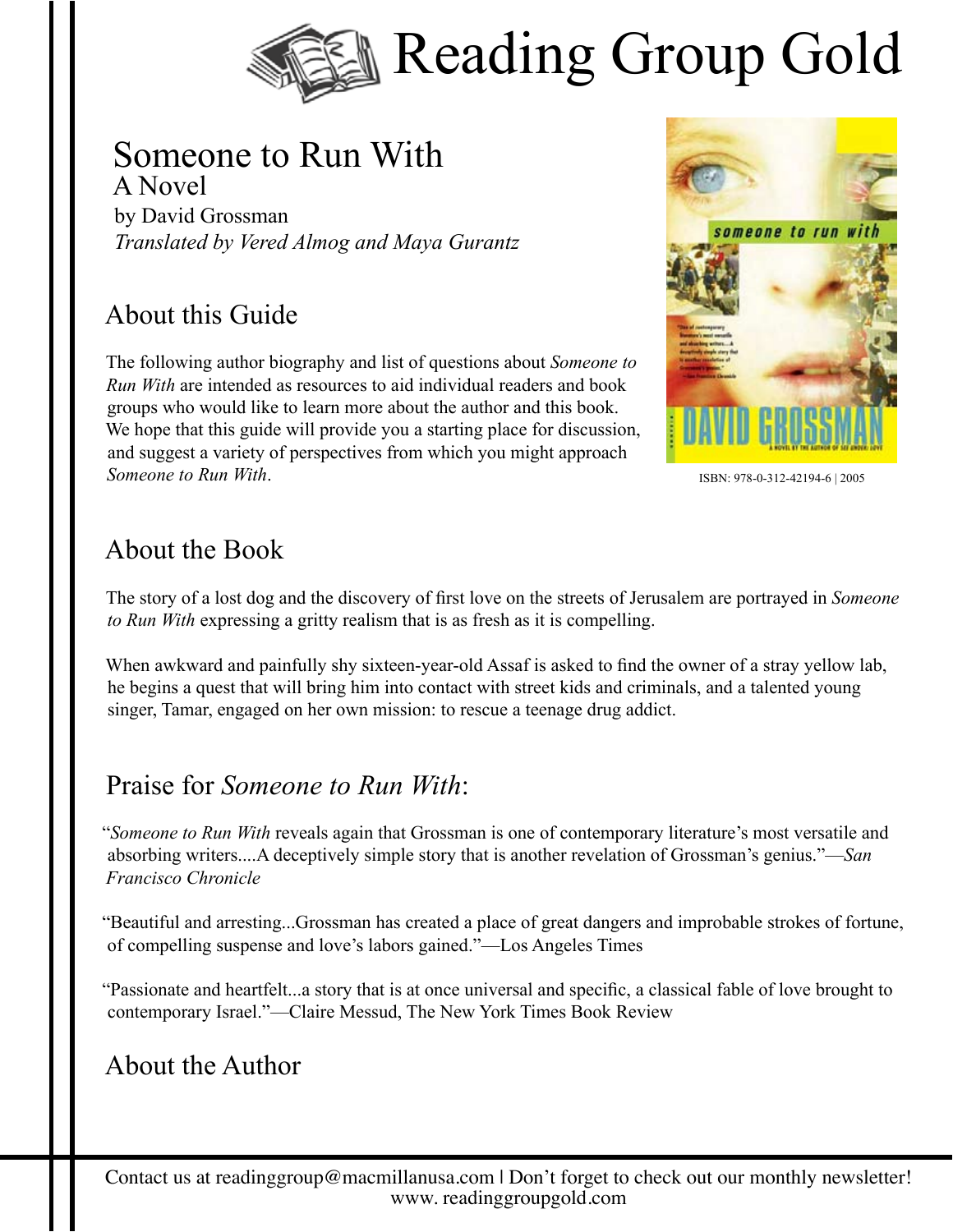

David Grossman is the author of six novels and three works of nonfiction. He lives in Jerusalem.

# Discussion Questions

1. It seems like an unpleasant task to have to follow a frantic dog around the city on a leash looking for its owners. Why do you think Assaf agreed to do it? Do you think he was already looking for something even before he was given the leash? Do you think he was just accustomed to giving-in to people? Would you have agreed to do it? Why or why not?

2. Assaf seems to be dissatisfied with his life. What's wrong with Assaf? What are his difficulties with other people? Where do you think his shyness comes from? We learn later that he has very loving parents and comes from a happy home. How do you think someone like that becomes so shy?

3. What was your impression of Theodora, the nun who had never left the monastery? Does her life strike you as tragic, or is there something about her confinement that somehow suits her personality? How does her isolation remind you of Assaf and Tamar?

4. When we meet Tamar, we find out that she is shy too. Only she isn't shy in the same way as Assaf. She is actually bold, in spite of her shyness. Grossman describes it as "the arrogance of the shy, the deliberateness of those who are scared of their own shadows (p.72)." If Tamar is able to overcome her shyness in this manner, would you say she's truly shy? Or is her boldness always an attempt to overcompensate for a shyness that she can't get away from? Why do you think Assaf can't overcome his shyness like Tamar does? How do Assaf and Tamar compare to people you know who are shy? Can you personally relate to their difficulties with shyness?

5. Early in the novel, we learn that both Assaf and Tamar are ill-at-ease with other people, and that this leads them to live mostly in their imaginations. In what manner do they each have rich fantasy lives? What about their fantasy lives is dissatisfying to them?

6. As Assaf follows the traces of Tamar's life and learns more about her, the narrative switches back and forth between him and Tamar as we learn her story from her own perspective. What did you think about this method of revealing the story by only a piece at a time and switching between narratives? Does it make the novel more engaging, or create a kind of suspense? By the time Assaf actually meets Tamar, who do you think knows her better, him, or the reader?

7. When Tamar meets Sheli at the home for street performers, what is it about Sheli that Tamar likes so much? Does her friendship with Sheli prepare her to learn to trust people? Would she have been open to trusting Assaf in the end if it hadn't been for her friendship with Sheli? When Tamar talks and laughs with Sheli, she laughs differently with her than she used to with her friends Idan and Adi (p.139). What is the difference? Why do you think there is a difference?

8. Tamar tries to avoid thinking and feeling certain things, for example, reminiscing about her past, wondering about the future, dwelling on her feelings, et cettera. She feels she has to do this in order to save

Contact us at readinggroup@macmillanusa.com | Don't forget to check out our monthly newsletter! www. readinggroupgold.com